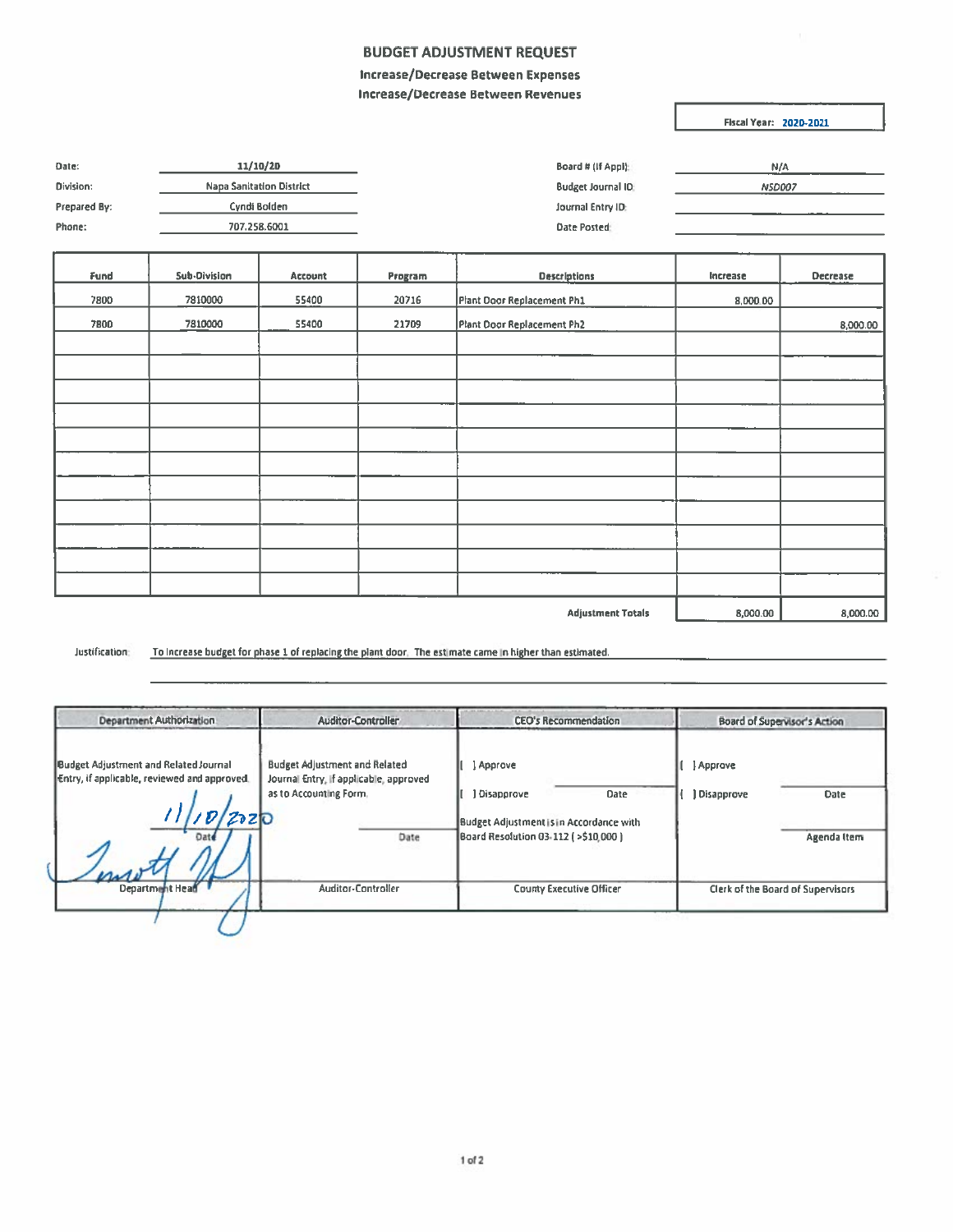## DIRECTION TO NAPASAN FINANCE--

Description:

This budget transfer is to increase budget for <sup>p</sup>hase <sup>1</sup> of replacing the <sup>p</sup>lant door. The estimate came in higher than estimated.

Please initiate the following budget transfers:

| <b>Current Budget:</b>                               |              |         |
|------------------------------------------------------|--------------|---------|
| Capital Project # 20716 - Plant Door Replacement Ph1 |              | 22,200  |
| Capital Project # 21709 - Plant Door Replacement Ph2 |              | 23,000  |
|                                                      | <b>Total</b> | 45,200  |
| Decrease:                                            |              |         |
| Capital Project # 21709 - Plant Door Replacement Ph2 |              | (8,000) |
|                                                      | Total        | (8,000) |
|                                                      |              |         |
| Increase:                                            |              |         |
| Capital Project # 20716 - Plant Door Replacement Ph1 |              | 8,000   |
|                                                      | <b>Total</b> | 8,000   |
| <b>New Budget:</b>                                   |              |         |
| Capital Project # 20716 - Plant Door Replacement Ph1 |              | 30,200  |
| Capital Project # 21709 - Plant Door Replacement Ph2 |              | 15,000  |
|                                                      | <b>Total</b> | 45,200  |
|                                                      |              |         |
|                                                      |              |         |

Finance Department

1 $\overline{\mathcal{C}}$